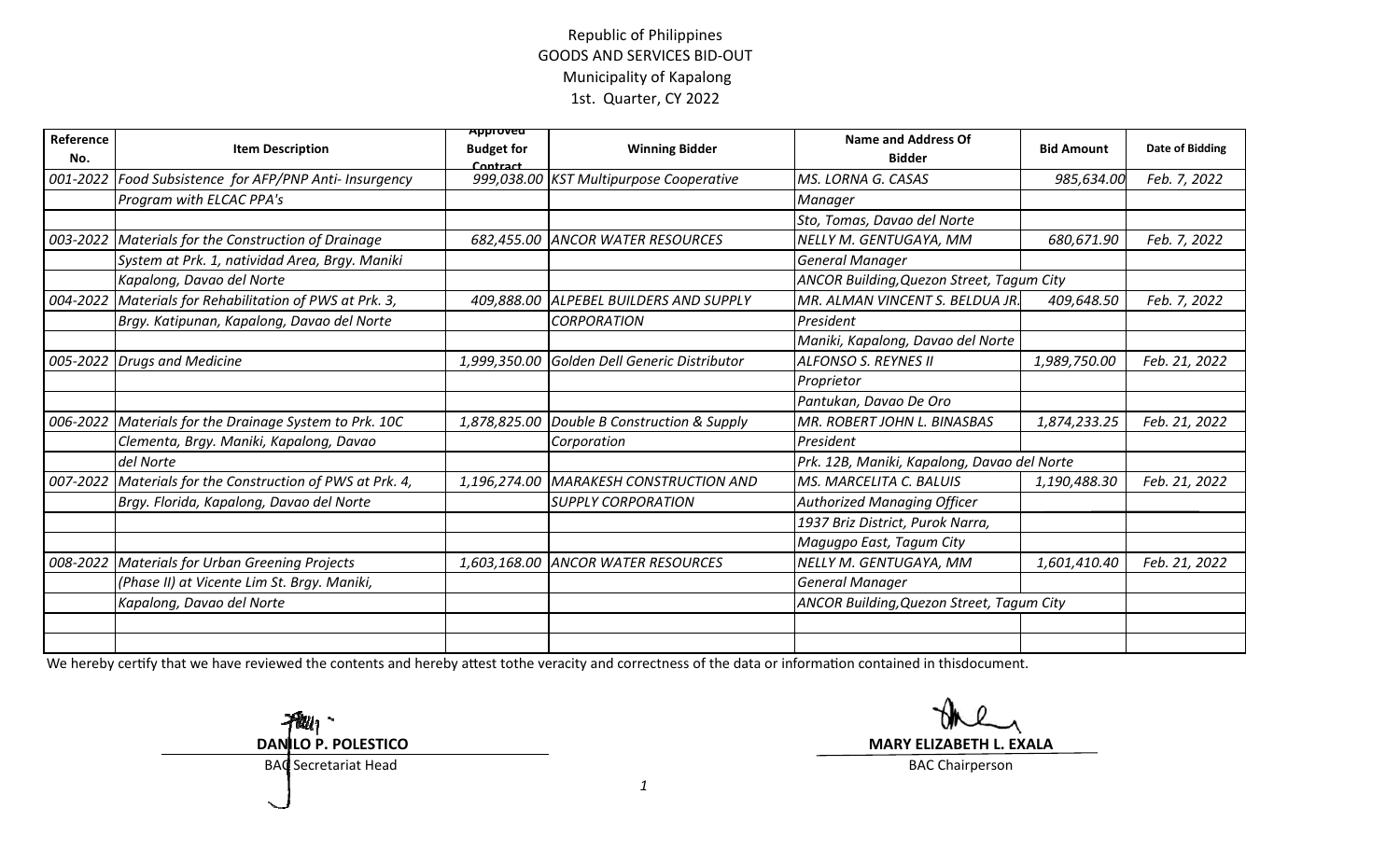## Republic of Philippines GOODS AND SERVICES BID-OUT Municipality of Kapalong1st. Quarter, CY 2022

| Reference<br>No. | <b>Item Description</b>                               | Approvea<br><b>Budget for</b><br>Contract | <b>Winning Bidder</b>                      | <b>Name and Address Of</b><br><b>Bidder</b>    | <b>Bid Amount</b> | Date of Bidding |
|------------------|-------------------------------------------------------|-------------------------------------------|--------------------------------------------|------------------------------------------------|-------------------|-----------------|
| 009-2022         | Rice                                                  |                                           | 806,400.00 KST Multipurpose Cooperative    | MS. LORNA G. CASAS                             | 805,632.00        | feb. 28, 2022   |
|                  |                                                       |                                           |                                            | <b>Manager</b>                                 |                   |                 |
|                  |                                                       |                                           |                                            | Sto, Tomas, Davao del Norte                    |                   |                 |
| 010-2022         | <b>Other Supplies</b>                                 |                                           | 273,300.00 KST Multipurpose Cooperative    | MS. LORNA G. CASAS                             | 272,137.00        | feb. 28, 2022   |
|                  |                                                       |                                           |                                            | <b>Manager</b>                                 |                   |                 |
|                  |                                                       |                                           |                                            | Sto, Tomas, Davao del Norte                    |                   |                 |
| 011-2022         | Personal Protective Equipment and Supplies            |                                           | 949,790.00 Golden Dell Generic Distributor | ALFONSO S. REYNES II                           | 948,810.00        | feb. 28, 2022   |
|                  | for COVID 19                                          |                                           |                                            | Proprietor                                     |                   |                 |
|                  |                                                       |                                           |                                            | Pantukan, Davao De Oro                         |                   |                 |
|                  | 012-2022   Agricultural / Marine Supplies & Materials |                                           | 500,000.00 MELGAR AGRICULTURAL SUPPLY      | <b>MS. MARICAR MELGAR</b>                      | 478,960.00        | Feb. 28, 2022   |
|                  |                                                       |                                           |                                            | <b>Manager</b>                                 |                   |                 |
|                  |                                                       |                                           |                                            | Maloles Building, Tagum, Public Terminal,      |                   |                 |
|                  |                                                       |                                           |                                            | Tagum City, Davao del Norte                    |                   |                 |
| 013-2022         | <b>Emergency Grab Kit</b>                             |                                           | 510,000.00   KST Multipurpose Cooperative  | MS. LORNA G. CASAS                             | 508,980.00        | Feb. 28, 2022   |
|                  |                                                       |                                           |                                            | Manager                                        |                   |                 |
|                  |                                                       |                                           |                                            | Sto, Tomas, Davao del Norte                    |                   |                 |
| 014-2022         | Spare Parts for repair & Maintenance of Other         |                                           | 349,981.00 HEKERO CT AUTO SUPPLY           | MS. ROSE ANN JEAN V. GURREA                    | 349,808.00        | feb. 28, 2022   |
|                  | <b>Transfortation Equipment Toyota Grandia</b>        |                                           |                                            | Proprietor                                     |                   |                 |
|                  | VU-6880                                               |                                           |                                            | Maguqpo Poblacion, Tagum City                  |                   |                 |
| 019-2022         | Other Supplies for PNP Anti- Illegal Drugs            |                                           | 930,812.00 M3C Construction and Supply     | MS. AVE ROSE ANN C. CASTILLO                   | 929,591.90        | March 16, 2022  |
|                  | Campaign                                              |                                           |                                            | Proprietor / General Manager                   |                   |                 |
|                  |                                                       |                                           |                                            | Blk. 4 lot 17, Camella Homes, Visayan Village, |                   |                 |
|                  |                                                       |                                           |                                            | Tagum City                                     |                   |                 |
|                  |                                                       |                                           |                                            |                                                |                   |                 |

We hereby certify that we have reviewed the contents and hereby attest tothe veracity and correctness of the data or information contained in thisdocument.

 $H_{u_1}$ **DANILO P. POLESTICO**

**MARY ELIZABETH L. EXALA**<br>BAC Chairperson

BAC Secretariat Head